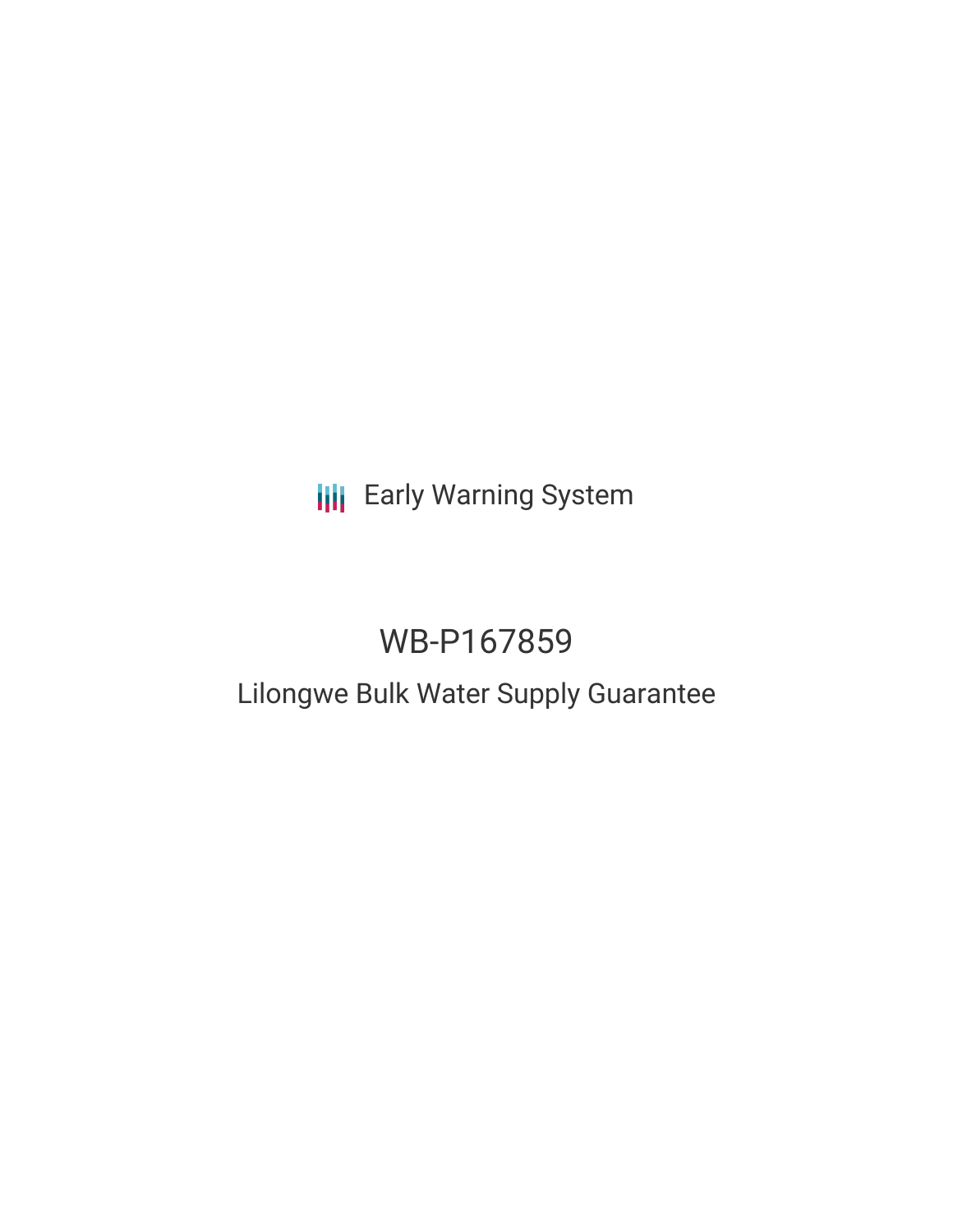

# **Quick Facts**

| <b>Countries</b>               | Malawi               |
|--------------------------------|----------------------|
| <b>Financial Institutions</b>  | World Bank (WB)      |
| <b>Status</b>                  | Approved             |
| <b>Bank Risk Rating</b>        | U                    |
| <b>Borrower</b>                | Government of Malawi |
| <b>Sectors</b>                 | Water and Sanitation |
| <b>Investment Type(s)</b>      | Guarantee            |
| <b>Investment Amount (USD)</b> | $$8.40$ million      |
| <b>Project Cost (USD)</b>      | \$22.40 million      |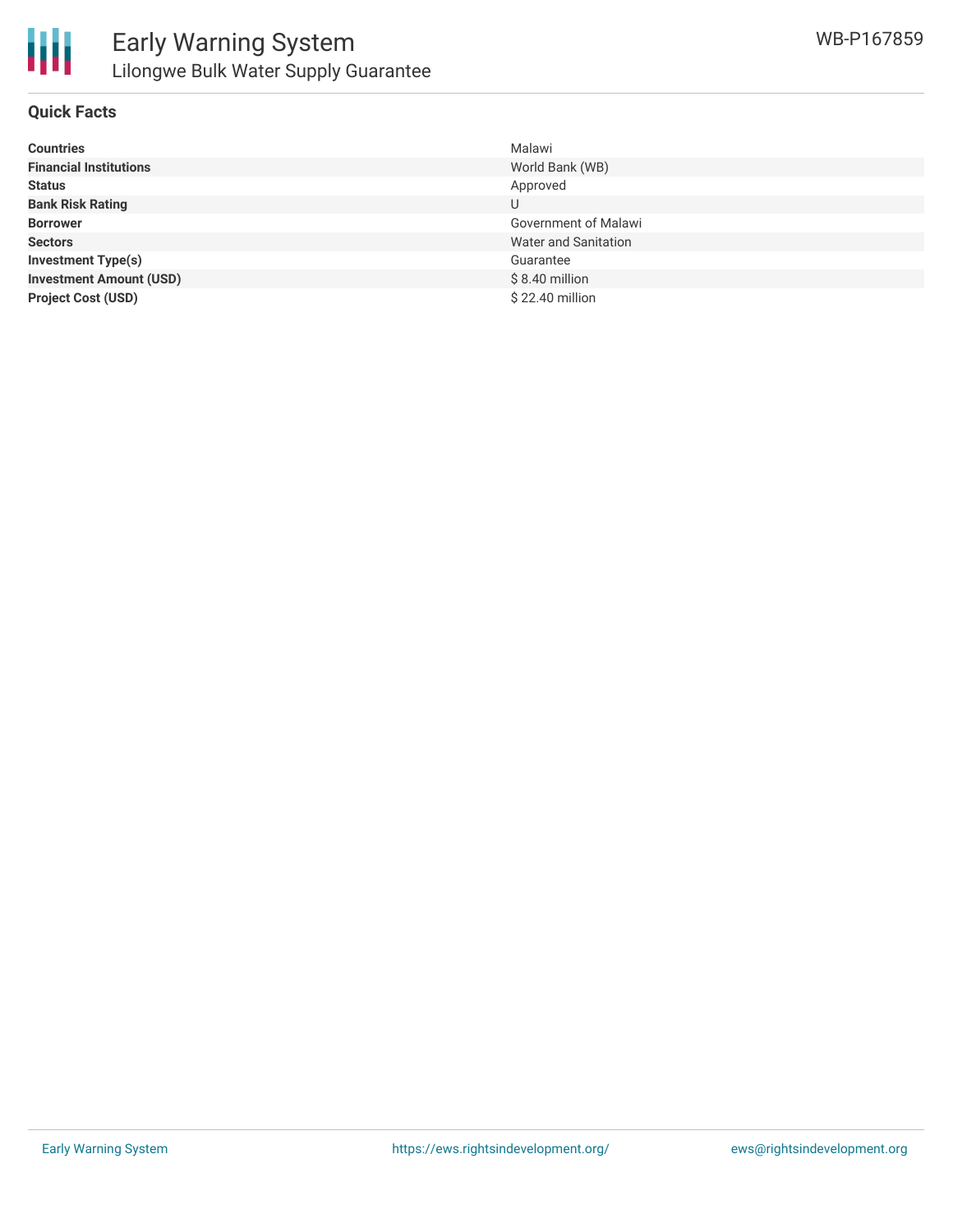

# **Project Description**

\*Project description not provided at the time of disclosure\*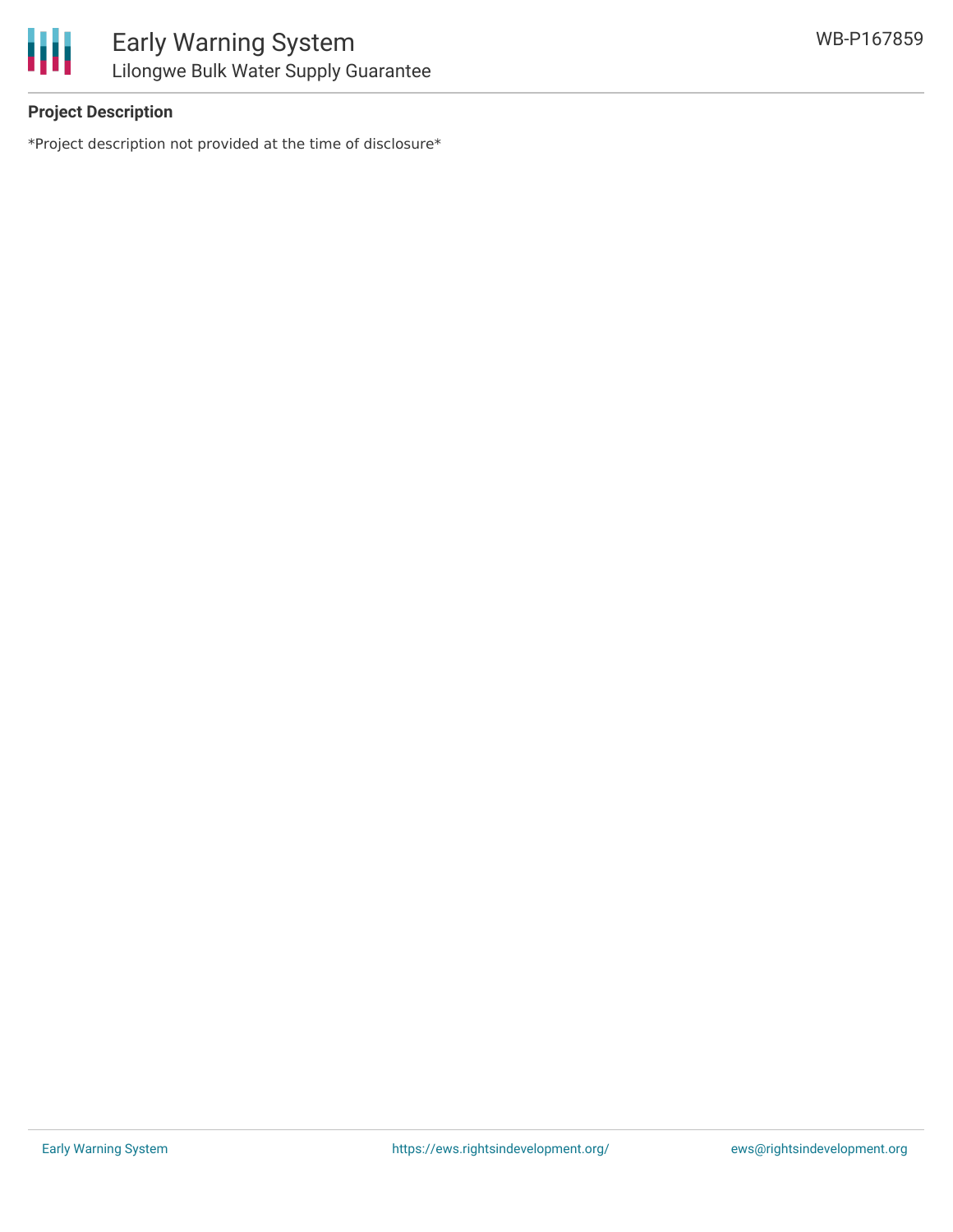# **Investment Description**

World Bank (WB)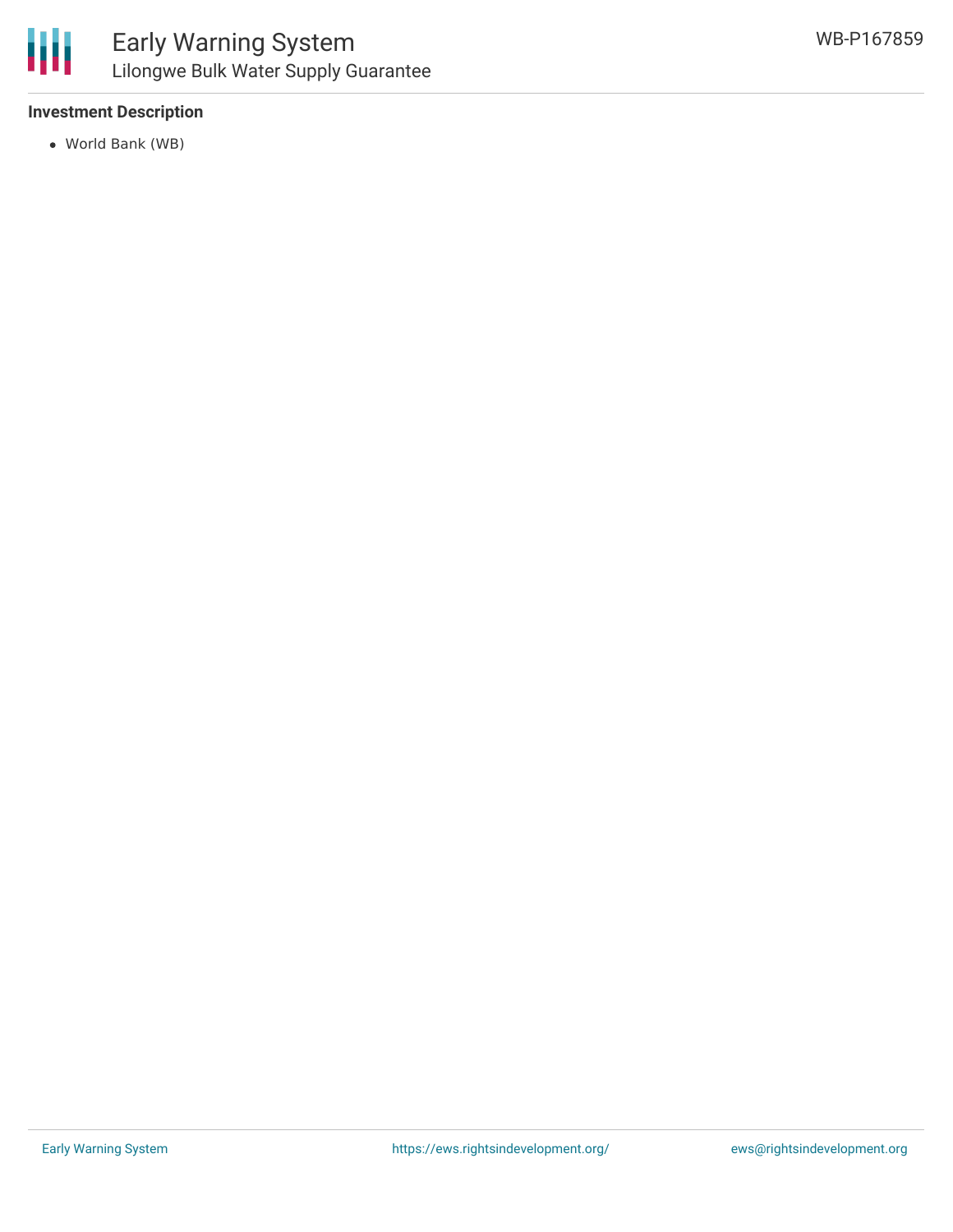# **Contact Information**

\*Contact information not available at the time of disclosure\*

#### **ACCOUNTABILITY MECHANISM OF WORLD BANK**

The World Bank Inspection Panel is the independent complaint mechanism and fact-finding body for people who believe they are likely to be, or have been, adversely affected by a World Bank-financed project. If you submit a complaint to the Inspection Panel, they may investigate to assess whether the World Bank is following its own policies and procedures for preventing harm to people or the environment. You can contact the Inspection Panel or submit a complaint by emailing ipanel@worldbank.org. You can learn more about the Inspection Panel and how to file a complaint at: http://ewebapps.worldbank.org/apps/ip/Pages/Home.aspx.